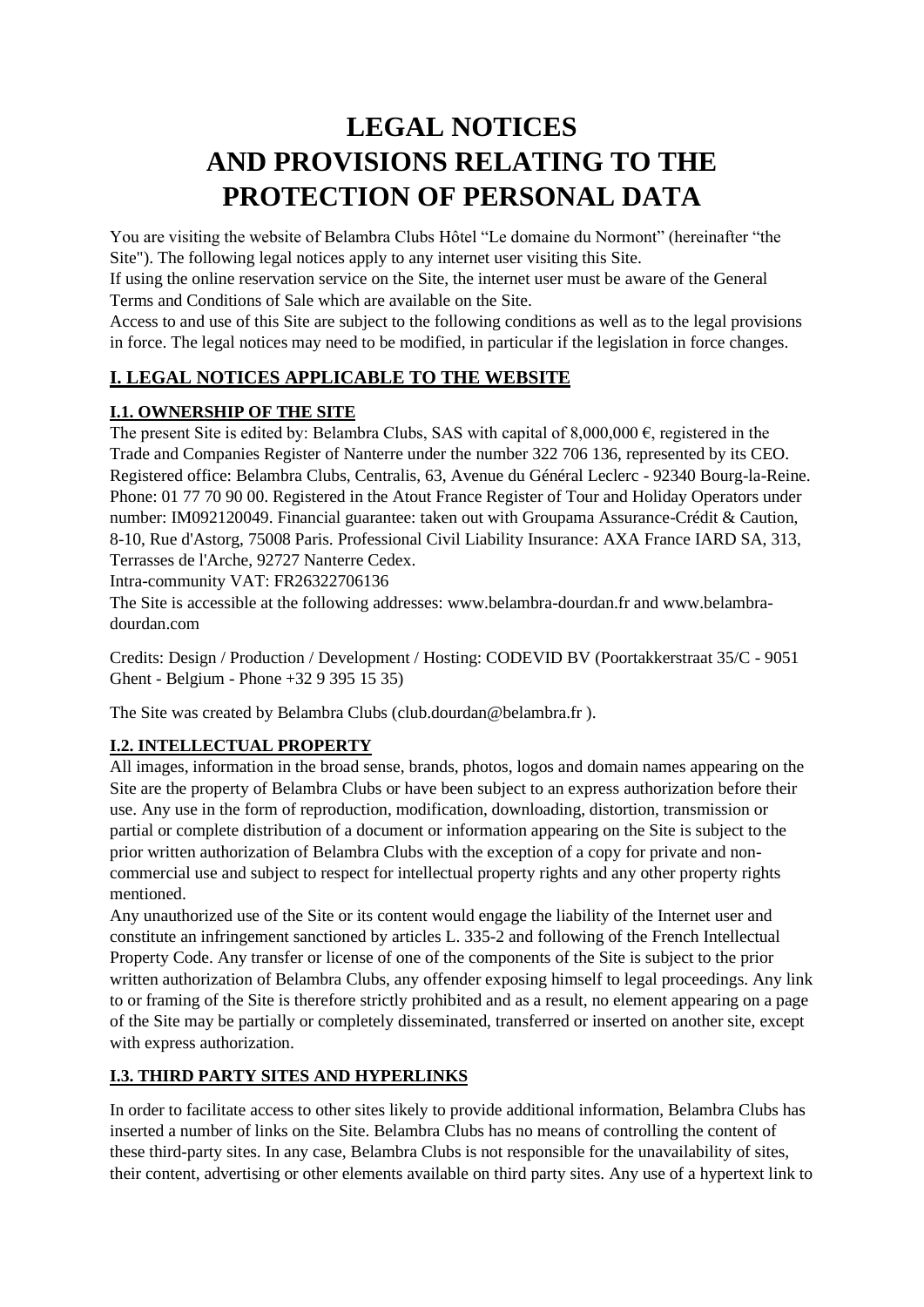another site is made under the sole responsibility of the Internet user. External sites may contain hypertext links pointing to the Site. Such a link cannot be installed without the prior written consent of Belambra Clubs. Belambra Clubs insists on the means that the Internet user must implement to avoid any contamination of the Site.

## **I.4. LIMITATION OF LIABILITY**

Belambra Clubs reserves the right to modify the content of the Site, in the context of updating and optimizing the latter. Likewise, Belambra Clubs reserves the right to interrupt or suspend all or part of the functionality of the Site at any time if this appears necessary during maintenance or repair problems, for example, or due to unforeseen circumstances.

Belambra Clubs cannot be held liable with regard to the internet user.

The information gathered on the Site is only intended for an institutional presentation of Belambra Clubs as well as the services it offers. Belambra Clubs makes every effort to control the veracity of the information and to keep the Site up to date. It can not assume any responsibility related to the use made of this information.

Belambra Clubs also declines any responsibility for any damage or for any attack resulting from a fraudulent intrusion by a third party on the Site with the intention of harming the interests or the image of Belambra Clubs, in particular by distorting the information listed on the site.

## **I.5. APPLICABLE LAW - COMPETENT JURISDICTIONS**

The Site was designed and is hosted in France. Even if it is accessible by other users, the Site and its content are intended for the access and use by French residents. The Site and its content are governed by French law. Any dispute will be the responsibility of the competent courts in France.

**Credits** : Design / Production / Development / Hosting: CODEVID BV (Poortakkerstraat 35/C - 9051 Ghent - Belgium - Phone +32 9 395 15 35)

**Photo Credits:** BELAMBRA Clubs, INTERAVIEW, Raymon editions, Jalin Francis, Dourdan Tourist Office, X

# **II. SPECIFIC PROVISIONS RELATING TO THE PROTECTION OF PERSONAL DATA**

The controller relating to your personal data is the company Belambra Clubs which, as such, undertakes to ensure the protection and confidentiality of personal data that the internet user has agreed to communicate when using the Site. The purpose of this policy is therefore to inform the internet user about the collection and use by Belambra Clubs of their personal data within the framework of their use of the website and to draw the internet user's attention to the rights at their disposal.

## **II.1. COLLECTION OF PERSONAL DATA**

Some of the personal data recorded on the Site's server are those that the internet user agrees to voluntarily provide to Belambra Clubs, which is therefore the recipient, when they fill out online forms, in particular when booking a stay. The personal data concerned include information concerning any natural person such as their name, first name, date of birth, postal and email address.

# **II.2. PROCESSING AND USE OF PERSONAL DATA COLLECTED**

Belambra Clubs will only use the personal data collected for the following purposes:

- To allow the execution of the internet user's reservation on the Site;
- To provide the internet user with access to the Sitei;
- To inform the internet user of all our commercial offers and special promotions or other operations such as participating in contests or subscribing to a newsletter;
- To carry out anonymous studies and research in order to improve the Site or internal statistics. Belambra Clubs will only use personal data for the aforementioned purposes.